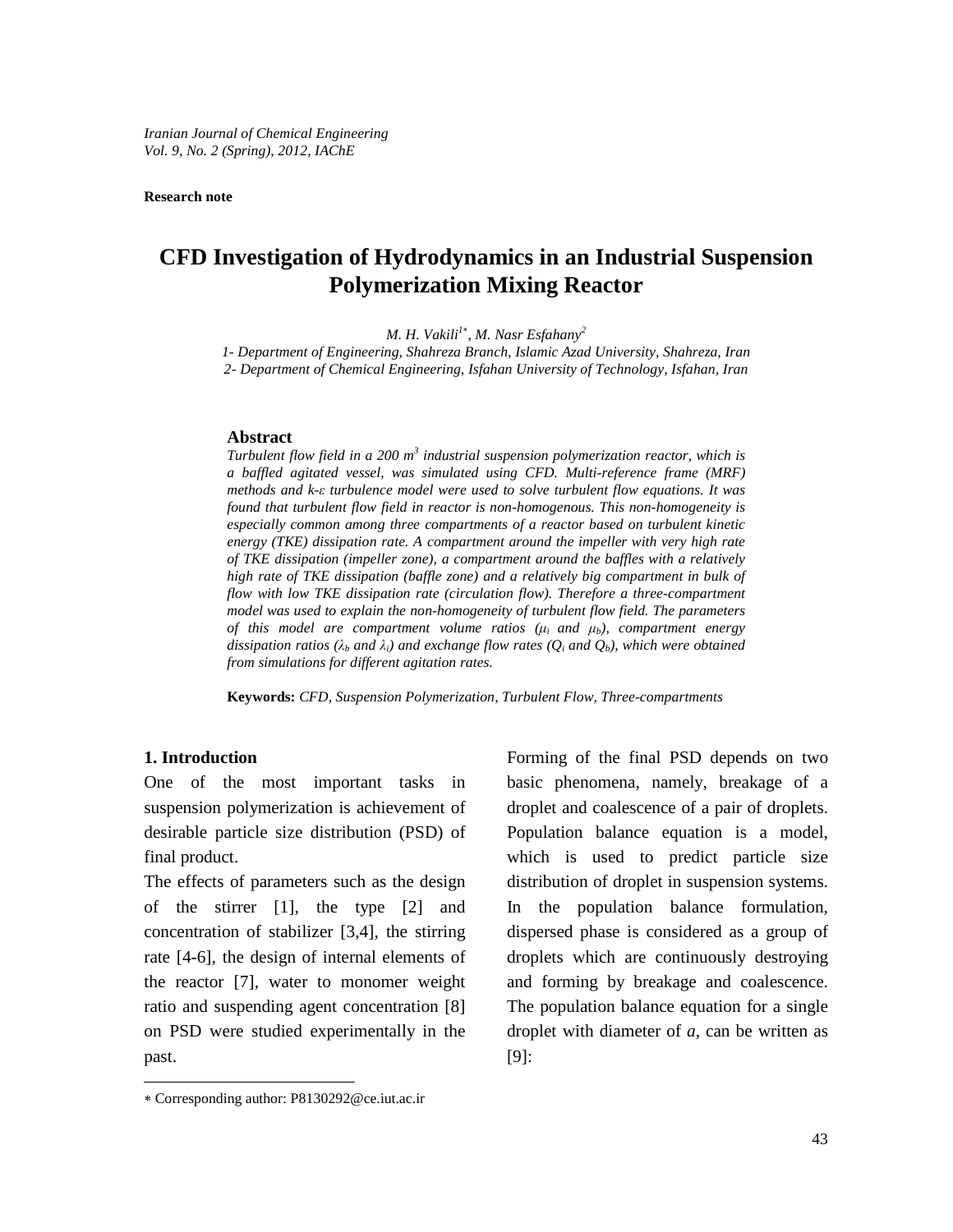$$
\frac{dY_i}{dt} = Y_{i,in} + \sum_{j=i+1}^{n_c} v(a_j) \beta(a_i, a_j) g(a_j) Y_j
$$
\n
$$
+ \sum_{j=1}^{n_c} F((a_i^3 - a_j^3)^{1/3}, a_j) Y_i Y_j - Y_{i,out} - g(a_i) Y_i - Y_j
$$
\n
$$
+ \sum_{j=1}^{n_c} F(a_i, a_j) Y_j
$$
\n
$$
= \sum_{j=1}^{n_c} F(a_i, a_j) Y_j
$$
\n
$$
= \sum_{j=1}^{n_c} F(a_i, a_j) Y_j
$$
\n
$$
= \sum_{j=1}^{n_c} F(a_i, a_j) Y_j
$$
\n
$$
= \sum_{j=1}^{n_c} F(a_i, a_j) Y_j
$$
\n
$$
= \sum_{j=1}^{n_c} F(a_i, a_j) Y_j
$$
\n
$$
= \sum_{j=1}^{n_c} F(a_i, a_j) Y_j
$$
\n
$$
= \sum_{j=1}^{n_c} F(a_i, a_j) Y_j
$$
\n
$$
= \sum_{j=1}^{n_c} F(a_j, a_j) Y_j
$$
\n
$$
= \sum_{j=1}^{n_c} F(a_j, a_j) Y_j
$$
\n
$$
= \sum_{j=1}^{n_c} F(a_j, a_j) Y_j
$$
\n
$$
= \sum_{j=1}^{n_c} F(a_j, a_j) Y_j
$$
\n
$$
= \sum_{j=1}^{n_c} F(a_j, a_j) Y_j
$$
\n
$$
= \sum_{j=1}^{n_c} F(a_j, a_j) Y_j
$$
\n
$$
= \sum_{j=1}^{n_c} F(a_j, a_j) Y_j
$$
\n
$$
= \sum_{j=1}^{n_c} F(a_j, a_j) Y_j
$$
\n
$$
= \sum_{j=1}^{n_c} F(a_j, a_j) Y_j
$$
\n
$$
= \sum_{j=1}^{n_c} F(a_j, a_j) Y_j
$$
\n
$$
= \sum_{j=1}^{n_c} F(a_j, a_j) Y_j
$$
\n
$$
= \sum_{j=1}^{n_c} F(a_j, a_j) Y_j
$$
\n
$$
= \sum_{j=1}^{n_c} F(a_j, a_j) Y_j
$$

Wherein  $Y_i$  is the number concentration of drop class i, and  $a_i$  and  $a_j$  the characteristic diameter of the class i and j, respectively. F  $(a_i, a_j)$  is the binary coalescence rate between droplets  $a_i$  and  $a_j$  in unit volume, and  $g(a_i)$  is breakage rate of a droplet with diameter aj.

Rate of these processes depends on reactor stirrer geometry, stirrer speed, type and concentration of stabilizing agent and turbulent flow field properties [9]. Fundamental studies on these parameters, combined with Computational Fluid Dynamics (CFD) can play an important role in predicting PSD.

Therefore analyzing the turbulent flow pattern and its properties in stirred vessels may be a beneficial tool to predict PSD in suspension polymerization processes. The numerous suspension polymerization reactor is usually a stirred tank reactor.

Turbulent kinetic energy (TKE) dissipation rate in the stirred tank reactor has a direct effect on the coalescence and breakage rates. Application of local turbulent kinetic energy comparison dissipation in the population balance models is difficult. So, it is commonly considered that turbulent flow field is homogenous and energy dissipation rate in the entire tank is assumed constant for simulation purposes. However, experimental measurements and

CFD simulations showed that turbulent flow field is far from homogeneity. This non homogeneity is represented based on energy dissipation rate that varies by orders of magnitude in different locations of the reactor. Two-compartment population balance model was developed for taking into account the non-homogeneity of turbulent field and order-of-magnitude variation of TKE dissipation rate at different locations of the reactor [10]. The stirred tank was divided into eleven subregions and each subregion was assumed to be completely mixed. The time variation of drop size distribution in the tank was investigated and tested in a parameter fitting procedure [11]. Single block and multiblock population balance models were used for simulations, both showing good agreement with experimental data.

Computational fluid dynamics (CFD) is a proper tool for simulating turbulent flow field in stirred tanks, which was used by several researchers in the past [12-16]. The study of turbulent flow field and its properties in stirred tanks has been the subject of theoretical and numerical investigations. Harris et al. (1996) applied both experimental and numerical methods to predict flow field in baffled stirred tank reactors using time-dependent sliding mesh techniques [17]. It was clearly shown that the between the experimental findings and the numerical predictions was generally satisfactory, especially in regions far away from the impeller. Sahu et al. (1998) have attempted to improve the CFD predictions by means of zonal modeling [18]. They divided the vessel into several zones. In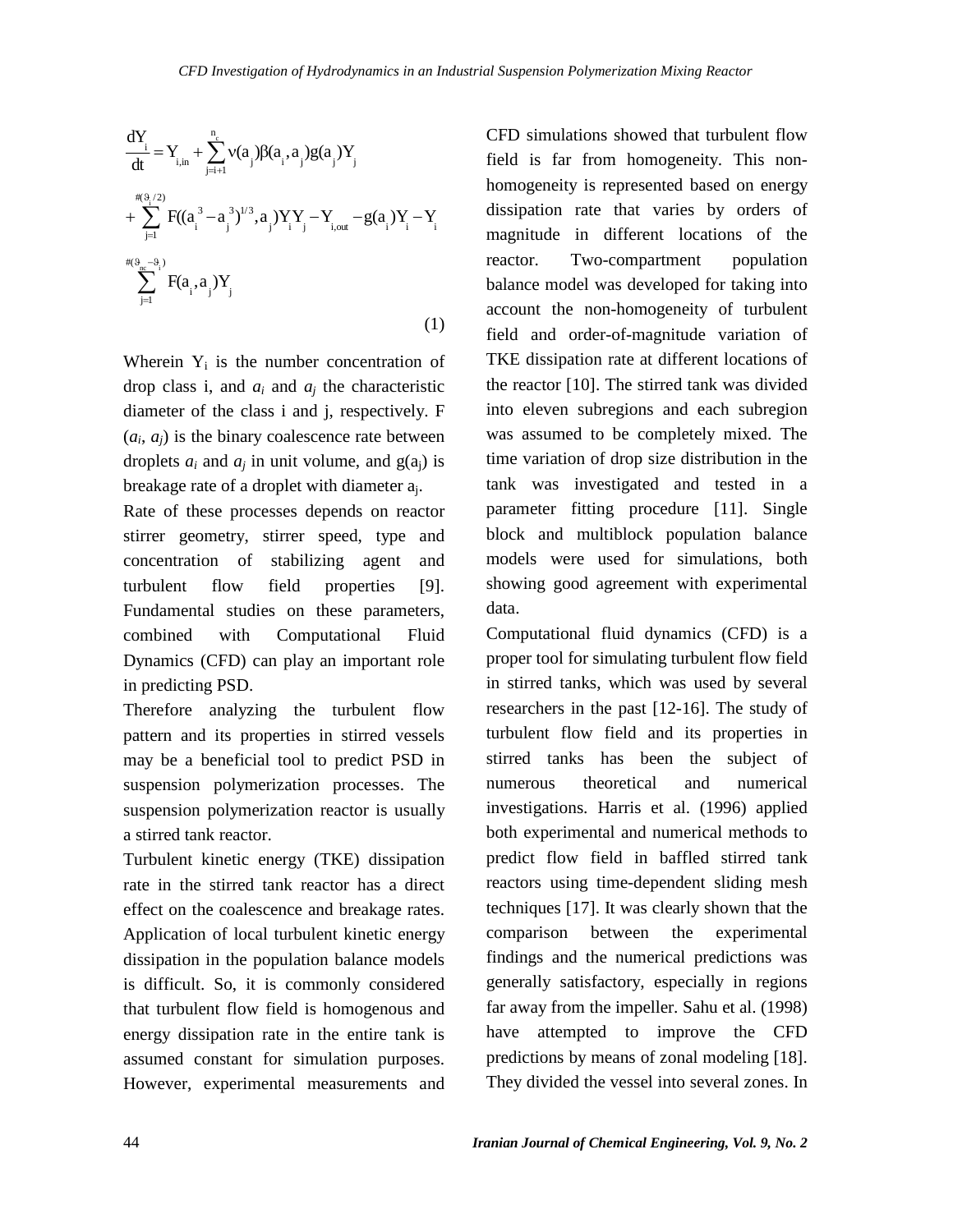each zone, different sets of values for  $k-\epsilon$ ' model parameters were specified. Based on their work, predictions of 'k' were significantly improved by using zonal modeling. Montante et al. (2001) simulated the flow and turbulence field in a fully baffled vessel stirred by a turbine, using the sliding-grid and inner-outer methods [13]. They investigated dependency of flow pattern on impeller clearance in stirred vessels. Deglon and Meyer (2006) investigated the effect of grid resolution and discretization scheme on the CFD simulation of fluid flow in a baffled mixing tank stirred by a rushton turbine, using the MRF impeller rotation in a barried mixing tank stirred by a rushton<br>turbine, using the MRF impeller rotation<br>model and the standard k- $\epsilon$  turbulence model [14]. Simulations have also been performed in a rotating frame of reference where the impeller was assumed to be stationary by Alexopoulos, et al. (2002) [19]. This method is especially suitable for unbaffled vessels, where the outer-wall boundary condition is easily defined. Alexopoulos, et al. (2002) applied a two-compartment model, which is comprised of two mixing zones. An impeller zone of high local energy dissipation rate and a circulation zone of low energy dissipation rate formed the compartments. They applied their simulation results to determine drop size distribution of non-homogenous liquidliquid dispersion.

In this paper, we present CFD simulations for flow field in an industrial suspension polymerization reactor of vinyl chloride. The reactor is a baffled stirred tank. Therefore, a three-compartment model has been applied. Three mixing zones, namely an impeller zone  $\frac{1}{2}$ of high local TKE dissipation rate, a baffle zone of relatively high TKE dissipation rate

and a relatively large circulation zone of low TKE dissipation rate were the compartments considered. Multiple reference frame (MRF) method is used for simulations. The model parameters (volume ratios of impeller and baffle zones, ratio of the average TKE dissipation rate at impeller and baffle zones and the exchange flow rates between impeller-circulation and baffle-circulation zones) were determined. The effect of agitation rate on the above mentioned parameters was investigated.

#### **2. Model geometry**

The reactor is an 8m high, 5.37m diameter tank with  $181.2m<sup>3</sup>$  volume. The tank is equipped with two 1.66m high baffles that are set at the 7.1m height from the bottom of the reactor as shown in Fig. 1. Reactor is filled to the middle of baffles, with water as continuous phase. The reactor content was stirred with a particular three blade impeller with 3.7m diameter located at the bottom of the tank as shown in Fig.2.



**Figure 1.** geometry of reactor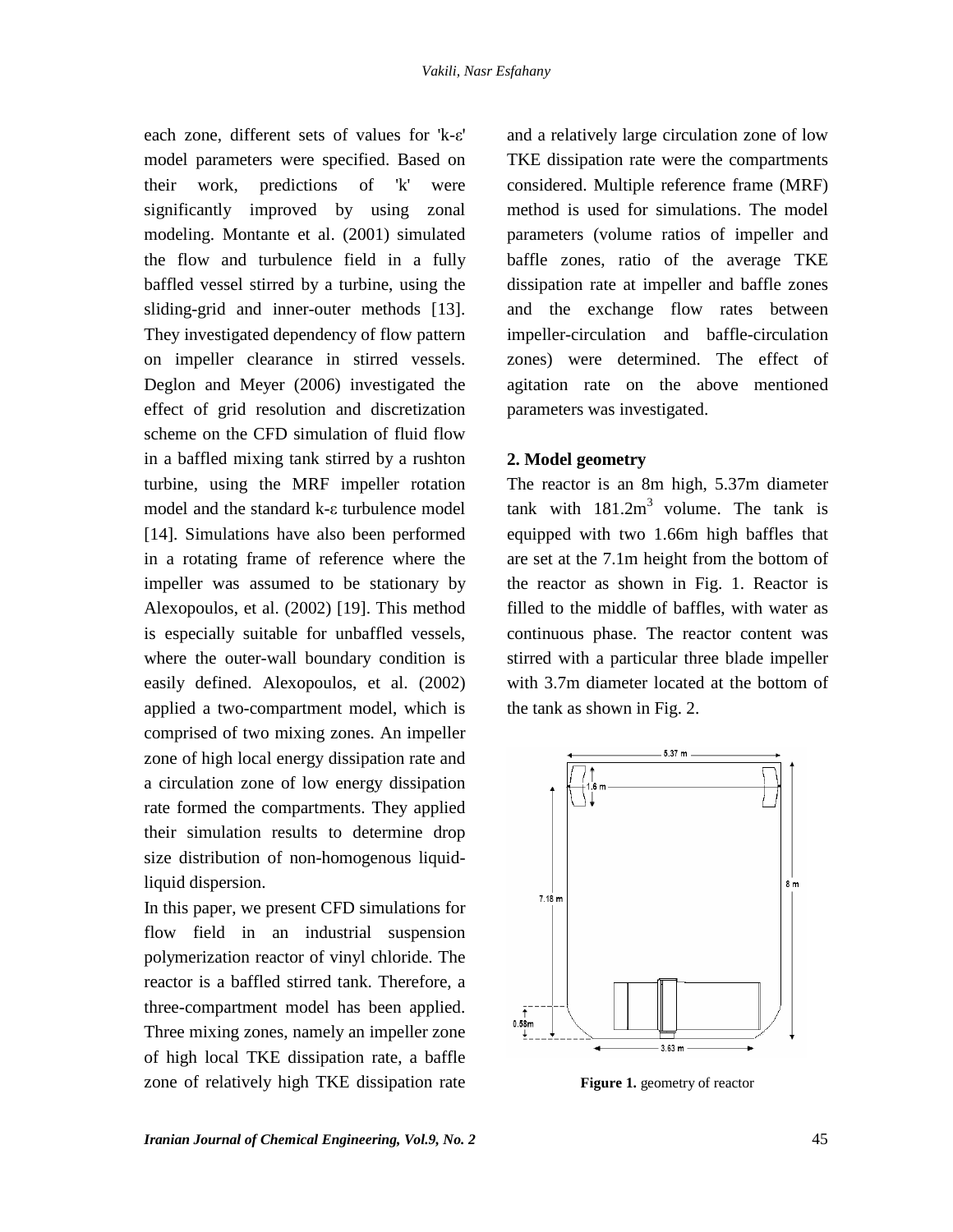

**Figure 2.** geometry of stirrer

#### **3. Grid generation**

Due to the use of MRF method for simulation, the volume of the tank should be divided into two cylindrical zones. The inner zone comprises an impeller and the outer zone includes tank walls and baffles. Gambit 2.0 software was used to credit and mesh the model. A non-uniform grid with tetrahedral elements consisting of about 350000 nodes was used. The grids were refined near the impeller blade and baffles. A finer grid, (about 48800 nodes) was also used to establish mesh independency. Negligible differences were observed between predictions obtained from the two mesh sizes.

## **4. Governing equation**

The flow in suspension polymerization reactor becomes steady state in a short time. Therefore, it can be considered steady state

flow in stirred tank. Governing equations for steady state flow in an incompressible fluid are: 

$$
\text{Continuity equation: } \frac{\partial \overline{u}_j}{\partial x_j} = 0 \tag{2}
$$

Motion equation:

Motion equation:  
\n
$$
-\frac{\partial}{\partial x_{j}}(\rho \overline{u}_{j} \overline{u}_{i}) - \frac{\partial}{\partial x_{j}}(\rho \overline{u}_{j}^{\prime} u_{i}^{\prime})
$$
\n
$$
+\mu \nabla^{2} \overline{u}_{i} - \frac{\partial \overline{P}}{\partial x_{i}} + \rho g_{i} = 0
$$
\n(3)

In equation  $(3) - \rho \overline{u'_i u'_j}$ , Reynolds stress can be modeled by semi empirical relations.  $T_{\text{two-equation}}$  (b)  $\mu_i \mu_j$ , responses seeds can<br>be modeled by semi-empirical relations.<br>Two-equation k- $\varepsilon$  model was used in this work.

Governing equations for turbulent kinetic energy and kinetic energy dissipation rate are:

$$
\rho \overline{u}_j \frac{\partial k}{\partial x_j} = \tau_{ij}^{(t)} \frac{\partial \overline{u}_i}{\partial x_j} - \rho \varepsilon + \frac{\partial}{\partial x_j} \left[ \left( \mu + \frac{\mu^{(t)}}{\sigma_k} \right) \frac{\partial k}{\partial x_j} \right]
$$
\n
$$
\frac{\partial \varepsilon}{\partial x_j} = \varepsilon_{ij} \frac{\partial \overline{u}_j}{\partial x_j} - \rho \varepsilon_{ij} \frac{\partial \overline{u}_j}{\partial x_j} - \varepsilon_{ij} \frac{\partial \overline{u}_j}{\partial x_j} - \varepsilon_{ij} \frac{\partial \overline{u}_j}{\partial x_j} - \varepsilon_{ij} \frac{\partial \overline{u}_j}{\partial x_j} - \varepsilon_{ij} \frac{\partial \overline{u}_j}{\partial x_j} - \varepsilon_{ij} \frac{\partial \overline{u}_j}{\partial x_j} - \varepsilon_{ij} \frac{\partial \overline{u}_j}{\partial x_j} - \varepsilon_{ij} \frac{\partial \overline{u}_j}{\partial x_j} - \varepsilon_{ij} \frac{\partial \overline{u}_j}{\partial x_j} - \varepsilon_{ij} \frac{\partial \overline{u}_j}{\partial x_j} - \varepsilon_{ij} \frac{\partial \overline{u}_j}{\partial x_j} - \varepsilon_{ij} \frac{\partial \overline{u}_j}{\partial x_j} - \varepsilon_{ij} \frac{\partial \overline{u}_j}{\partial x_j} - \varepsilon_{ij} \frac{\partial \overline{u}_j}{\partial x_j} - \varepsilon_{ij} \frac{\partial \overline{u}_j}{\partial x_j} - \varepsilon_{ij} \frac{\partial \overline{u}_j}{\partial x_j} - \varepsilon_{ij} \frac{\partial \overline{u}_j}{\partial x_j} - \varepsilon_{ij} \frac{\partial \overline{u}_j}{\partial x_j} - \varepsilon_{ij} \frac{\partial \overline{u}_j}{\partial x_j} - \varepsilon_{ij} \frac{\partial \overline{u}_j}{\partial x_j} - \varepsilon_{ij} \frac{\partial \overline{u}_j}{\partial x_j} - \varepsilon_{ij} \frac{\partial \overline{u}_j}{\partial x_j} - \varepsilon_{ij} \frac{\partial \overline{u}_j}{\partial x_j} - \varepsilon_{ij} \frac{\partial \overline{u}_j}{\partial x_j} - \varepsilon_{ij}
$$

(4)  
\n
$$
\rho \overline{u}_{j} \frac{\partial \varepsilon}{\partial x_{j}} = C_{EI} \frac{\varepsilon}{k} \tau_{ij}^{(t)} \frac{\partial \overline{u}_{j}}{\partial x_{j}} - C_{E2} \rho \frac{\varepsilon^{2}}{k}
$$
\n
$$
+ \frac{\partial}{\partial x_{j}} \left[ \left( \mu + \frac{\mu^{(t)}}{\sigma_{\varepsilon}} \right) \frac{\partial \varepsilon}{\partial x_{j}} \right]
$$
\n(5)

Where:

Where:  
\n
$$
C_{E1} = 1.44
$$
 ;  $C_{E2} = 1.92$  ;  $C_{\mu} = 0.09$  ;  
\n $\sigma_k = 1.0$  ;  $\sigma_{\varepsilon} = 1.3$ 

## **5. Fluid properties**

For predicting the turbulence field in the tank it was assumed that the reactor was filled with water with properties as shown in Table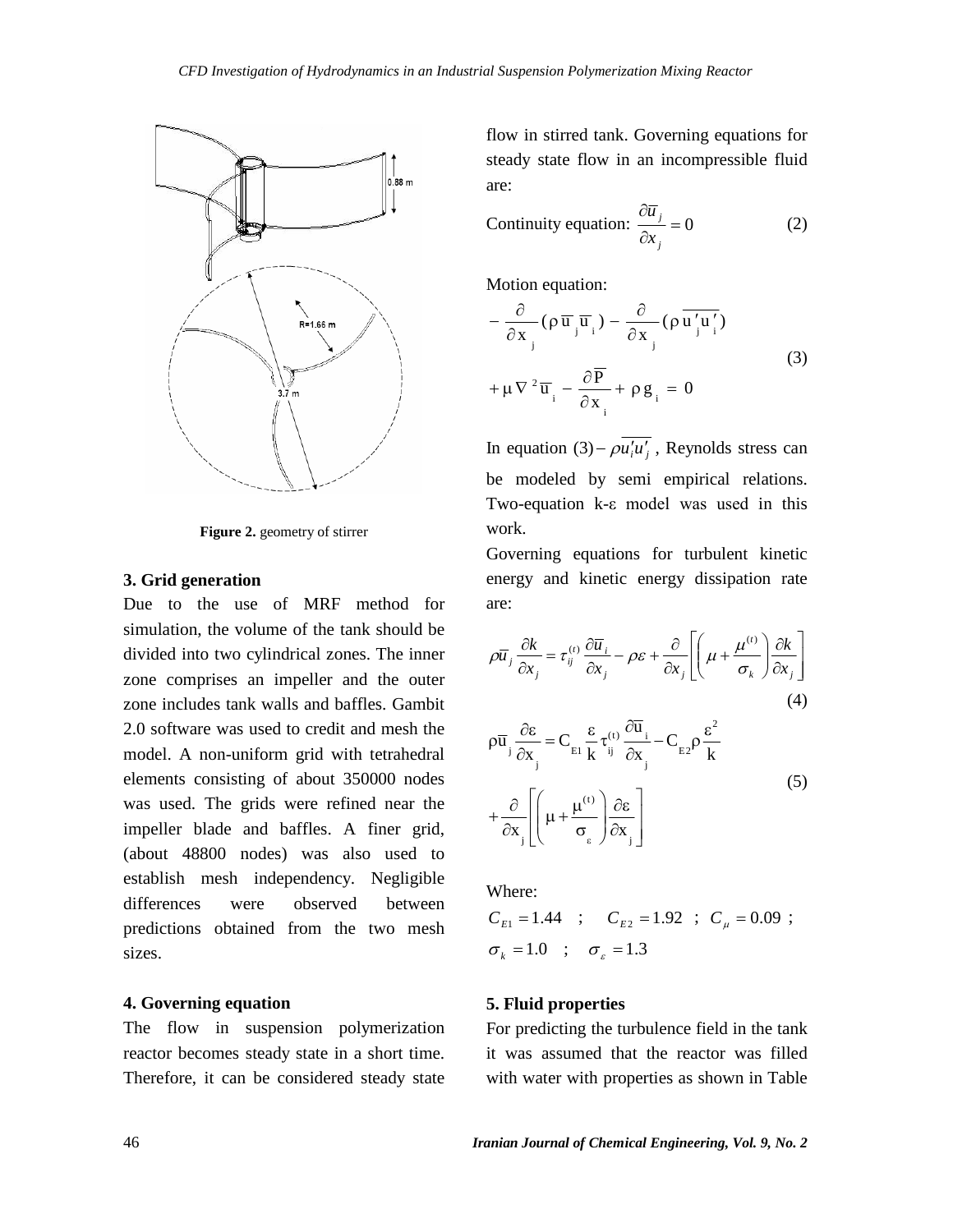1. Turbulence field was then corrected for the real suspension as in the following relation [20]:

[20]:  
\n
$$
\frac{\varepsilon_{\rm D}}{\varepsilon_{\rm c}} = \left(\frac{v_{\rm c}}{v_{\rm D}}\right)^3
$$
\n(6)

Wherein  $\varepsilon_c$  and  $\varepsilon_D$  are TKE dissipation of continuous phase and dispersion, respectively and  $v_c$  and  $v_D$  are kinematic viscosity of continuous phase and dispersion, respectively.

#### **Table 1.** fluid properties

|                        |                             |   | μ             |
|------------------------|-----------------------------|---|---------------|
| Fluid (water) property | value                       |   | <sup>O1</sup> |
| Kinematic viscosity    | $0.1 \text{ cm}^2/\text{s}$ |   | ki            |
| Density                | $1$ g/cm <sup>3</sup>       | 6 | ra<br>Ъ       |
| Surface tension        | 72 dynes/cm                 |   | sŀ            |

## **6. Simulation procedures**

Simulations were performed using fluent 6.0.12 software. The simulation procedure was explained as shown below:

- 1. The model was generated and meshed with gambit software and then was exported to fluent software.
- 2. The fluid was defined for the model. For this purpose, the fluid (water) was selected from a list in software.
- 3. The  $k$ - $\varepsilon$  model of turbulence and relative velocity formulation were defined for governing equation.
- 4. Boundary conditions were defined. Due to using the MRF approach, a rotating coordinate system has been adopted for the inner zone named fluid1. Its rotating rate was set equal to impeller agitation rate, and a non-moving coordinate

system has been defined for the outer zone including baffles named fluid2. Angular velocity of impeller has been set to zero with respect to the rotating coordinate system. Zero shear stress was used for free surface. At the interface between the inner and outer zones the velocities and velocity gradients were set to be the same. For liquid in contact with solid surfaces no-slip boundary condition was used.

- 5. The discoretization scheme was s used.<br>retization scheme was<br>for pressure. "SIMPLE" for The discoretization scheme was<br>
"PRESTO!" for pressure, "SIMPLE" for<br>
pressure-velocity coupling and "First pressure-velocity coupling and "First<br>order upwind" for momentum, turbulent kinetic energy and energy dissipation rate.
- 6. To start computations initial guesses should be specified for velocity, pressure and turbulence parameters. The angular velocity of rotating reference frame at the first step of the calculations has been set as 10% of the case under study. After about 1000 time steps, the results were saved and used as initial guess. This procedure prevents the solution from being diverged. Convergence was achieved when residuals on continuity, velocities, kinetic energy and energy dissipation rate all became less than  $10^{-5}$ .

# **7. Model validation**

The CFD simulation was performed for a given case of vinyl chloride suspension polymerization condition. The obtained results were used to predict PSD and compared with experimental data. A good agreement is observed between predicted values and experimental data as shown in Fig. 3.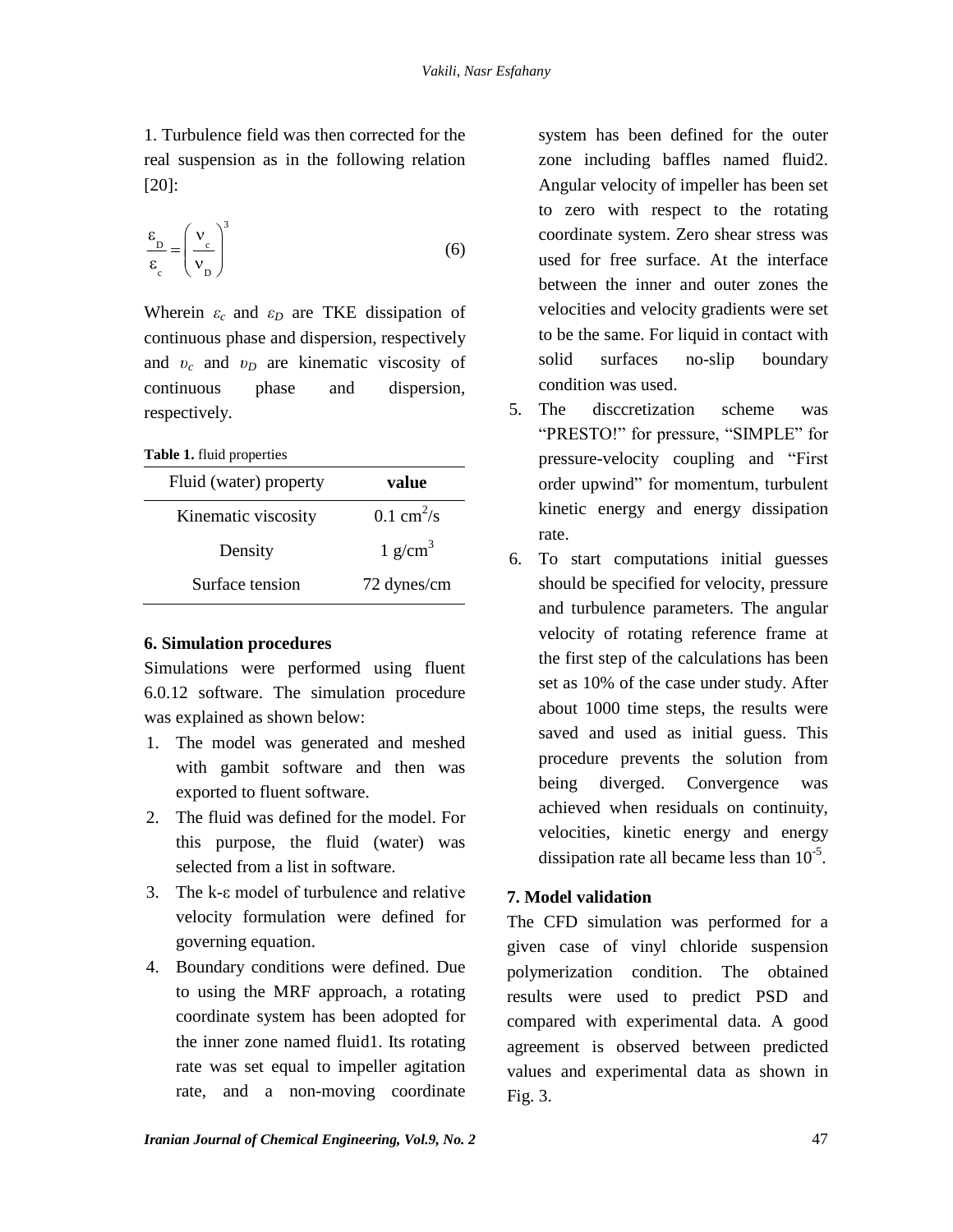

**Figure 3.** particle size distribution, comparison between experimental data and predicted values

#### **8. Results and discussion**

Turbulent flow field in an industrial stirred tank reactor was simulated using CFD. Fig. 4 shows the velocity vectors in a vertical plate passing from the plane 45 degrees between baffles. It is seen that there is a vertical circulating flow in the reactor. The impeller induces a centrifugal force to the fluid that leads it to tend to the tank wall and, after impacting the wall flows up to the top of the reactor. The flow then tends to the center and finally comes down toward the impeller. Zadghaffari et. al. (2010) also found a similar pattern of flow in a baffled mixing tank stirred with a rushton impeller [21]. Of course, the fluid flow pattern in their work consists of an upper and a lower circulating flow from the impeller blade, as the impeller blade clearance from the bottom of the tank was considerable, while it is very low in the present work. Therefore only a circulating flow is formed.

Fig. 5 shows the velocity vectors in a horizontal plate passing from the middle of the baffles. It is seen that there are swirling flows behind the baffle, which lead to generating dead zones there.



**Figure 4.** velocity vectors in vertical plane



**Figure 5.** velocity vectors in horizontal plane passing from the middle of baffles

Fig. 6 shows the variation of radial, axial and tangential velocity with distance from the bottom of the reactor. It is seen from Fig. 6-a that radial velocity in the bottom of the reactor is higher than other zones. There is maximum value of radial velocity in the 0.6m distance from the bottom, approximately in the middle of the impeller. Radial velocity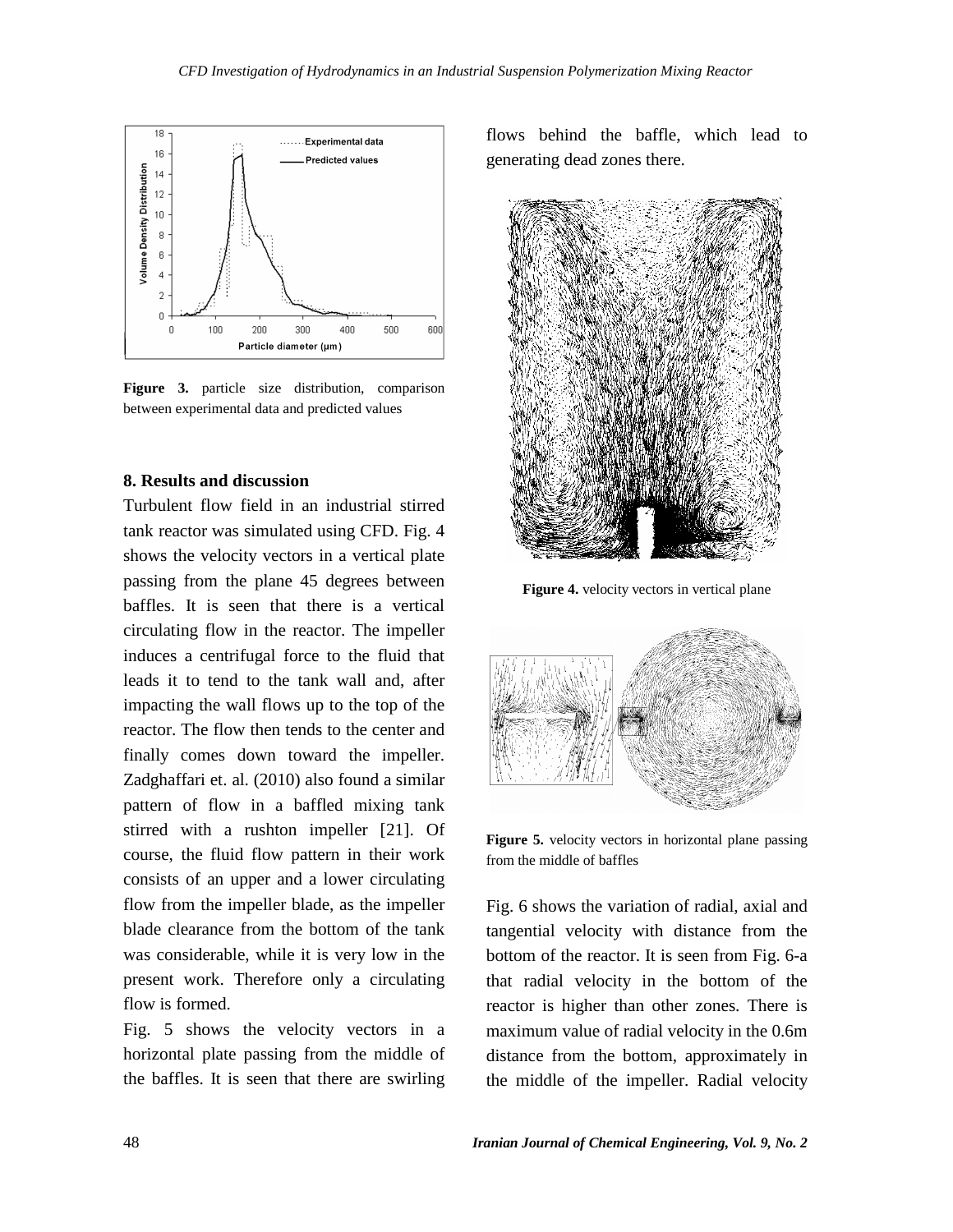decreases with increasing the distance from the bottom and at 1.2m height its sign changes and becomes negative. It means that the direction of radial velocity changes at this point. From 1.5m up to about 6m the radial velocity is approximately constant, and then begins to increase in the negative direction.



**Figure 6.** variation of velocity with distance from bottom of reactor, a-radial; b- axial and c-tangential velocity

It is seen from Fig. 6-b that there is a maximum value of axial velocity in the top of the tank (6.8m distance from bottom) and a maximum value (in reverse direction) at about 1m distance from the bottom of the tank. It is also seen from Fig. 6-c that tangential velocity is high at the bottom of the reactor with a maximum at the point around the impeller and is relatively low at the top of the reactor.

Figure 7 shows turbulent kinetic energy (TKE) dissipation rate contours in the vertical surface passing from baffles and horizontal surface passing from the middle of the impeller. It is seen from Fig. 7-a and 7-b that turbulent flow field is non-homogenous in the reactor. This non-homogeneity can be seen especially among three zones in the tank: around the impeller, around the baffle and fluid bulk between baffle and impeller. It seems that dividing the volume of the reactor into three homogenous compartments is justified. These compartments are impeller zone with very large value of TKE dissipation rate, baffle zone with relatively large value of TKE dissipation rate and circulation zone which occupies most of the reactor and has a small value of TKE dissipation rate. This nonhomogenity of turbulent flow in mixing tank was also seen by Alexopoulos et. al. (2002) [19]. They simulated the flow in an unbaffled stirred tank and found that TKE dissipation rate is very high around the impeller blade, but very low and relatively homogenous in fluid bulk. So, they used a two compartment model to study flow in unbaffled stirred tank. In this work a baffled stirred tank was simulated. Therefore, there is an extra compartment around the baffle.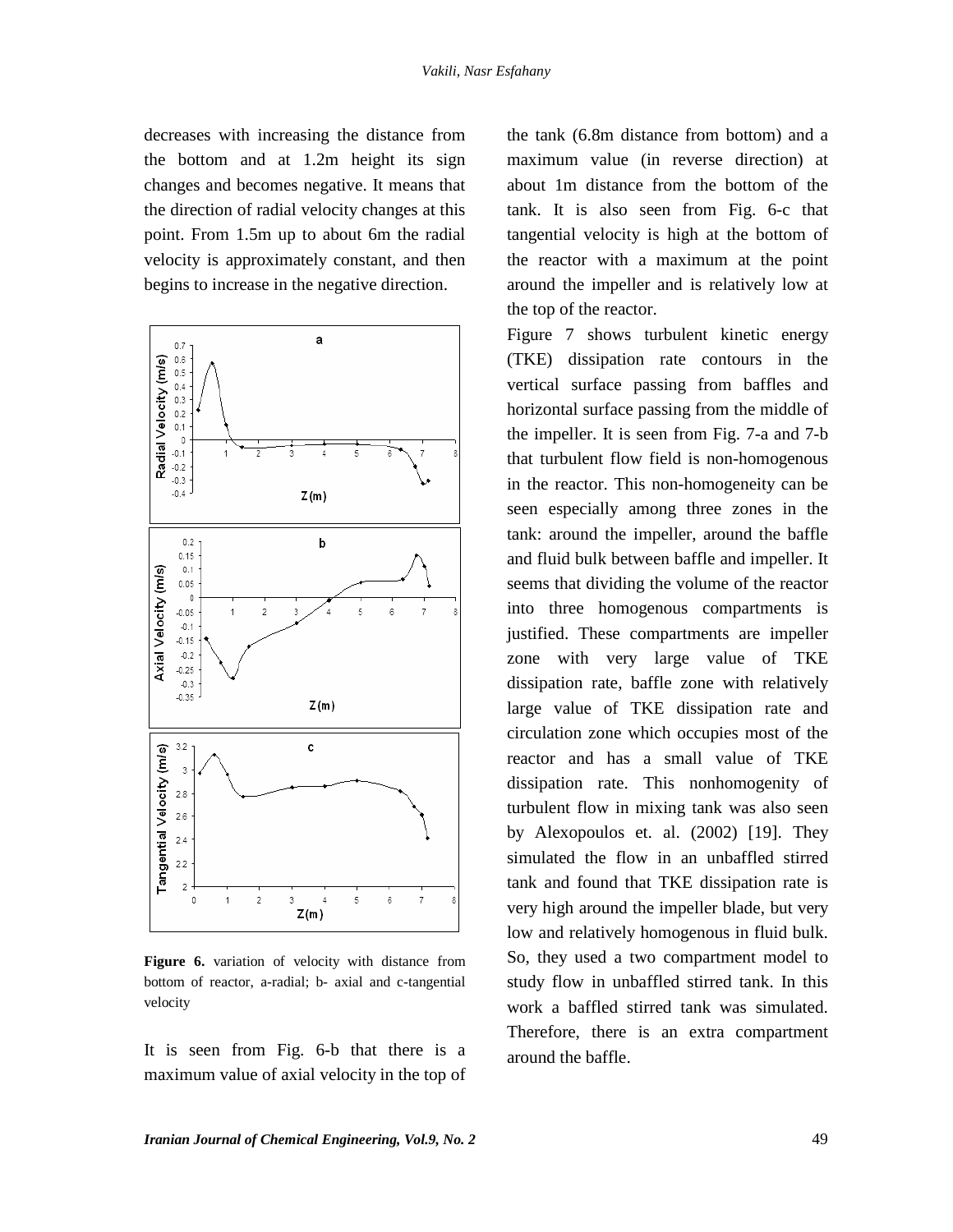

**Figure 7.** TKE dissipation rate contours in a-vertical plane and b-horizontal plane

Boundaries between zones were determined based on the TKE dissipation rate gradient. Value of TKE dissipation rate at the location where TKE dissipation rate gradient decreases about one order is named energy dissipation rate cut-off,  $\varepsilon_{\text{cut}}$ . Two TKE dissipation rate cut offs exist in the tank determining impeller-circulation and baffle circulation boundaries. Based on TKE dissipation gradient, impeller zone begins from the impeller tip to the point where TKE dissipation rate gradient begins to decrease. Baffle zone also begins from baffle edge to the point where energy dissipation rate gradient begins to decrease. The remaining fluid is in the circulation zone [22].

The mass-average TKE dissipation rate at the impeller, baffle and circulation zone are 38.54, 26.74 and  $0.971 \text{ m}^2/\text{s}^3$ , respectively for impeller rotating at 36rpm.

Figure 8 shows the variation of TKE dissipation rate with agitation rate in three tank. different zones and the entire tank. It is seen that TKE dissipation rate increases with

increasing agitation rate in all zones with a higher slope in the impeller and baffle zones and lower slope in the circulation zone and entire tank.



**Figure 8.** TKE dissipation rate variation with agitation rate at different zones

#### **9. Model parameters**

As mentioned above, a three-compartment model can be used to explain the non homogeneity of turbulent flow field in the Therefore, a three-compartment population balance model can be used to obtain PSD data. In this model, equations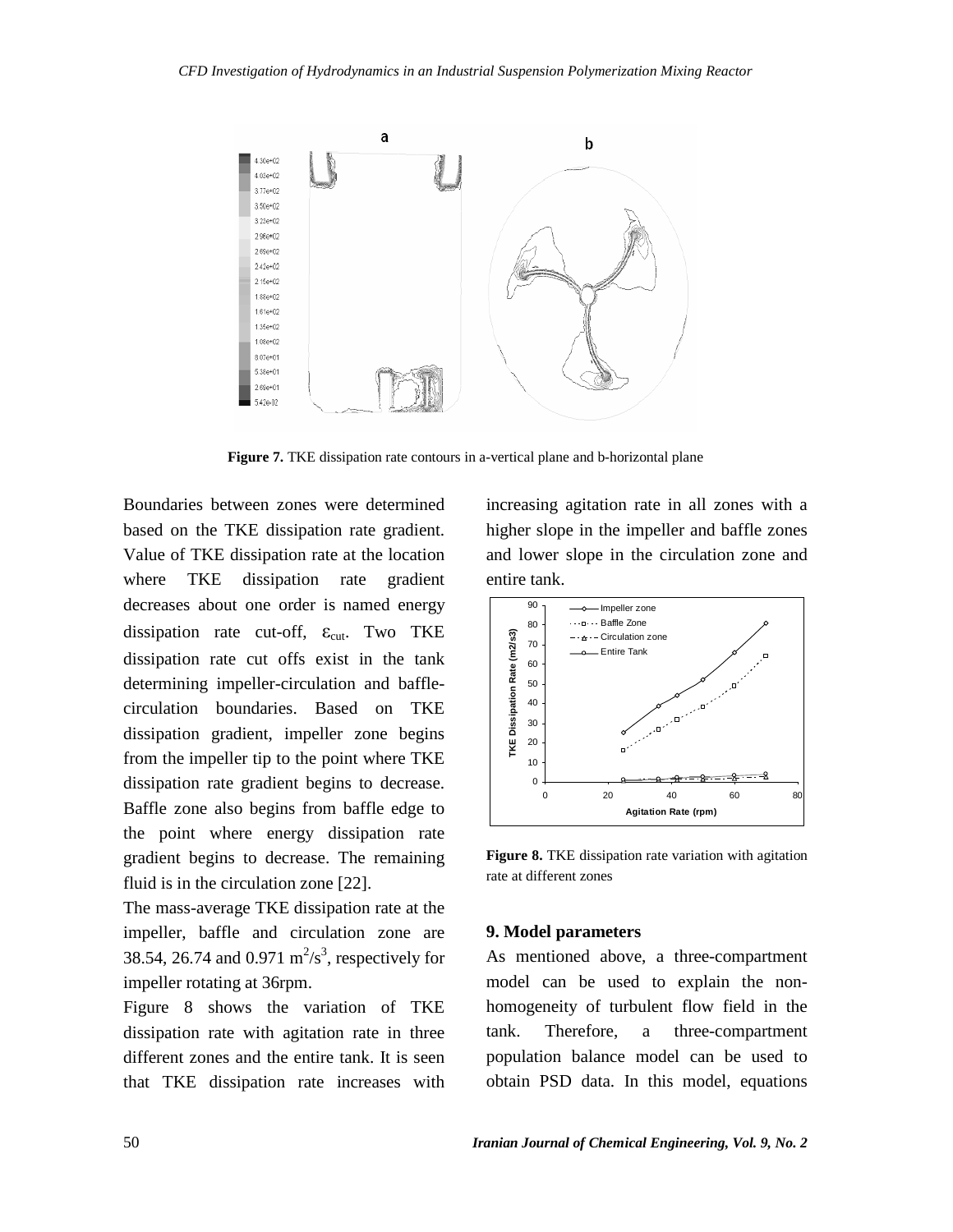were solved in three different zones (impeller, baffle and circulation zones) and PSD was obtained for individual compartments. Then PSD was achieved for the entire reactor by combining the obtained PSD for each compartment by using the suspension following equation:

following equation:  
\n
$$
Y_{i,t} = \mu_i Y_{i,t} + \mu_b Y_{i,b} + (1 - \mu_i - \mu_b) Y_{i,c}
$$
\n(7)

Wherein  $Y_{i,t}$ ,  $Y_{i,I}$ ,  $Y_{i,b}$  and  $Y_{i,c}$  are number concentration of drop class i per unit volume for the entire tank, impeller zone, baffle zone and circulation zone, respectively.

The parameters of this model are baffle volume ratio  $\mu_b$  and impeller volume ratio  $\mu_i$ that are (baffle zone volume/total volume) and (impeller zone volume/ total volume), respectively. Baffle energy dissipation ratio  $\lambda_b$  and impeller energy dissipation ratio  $\lambda_i$  are other parameters defined as (impeller zone average TKE dissipation rate/ total average TKE dissipation rate) and (baffle zone average TKE dissipation rate/ total average TKE dissipation rate), respectively.  $Q_i$  and  $Q_b$ are other model parameters that are exchange flow rates between impeller - circulation zones and baffle-circulation zones, respectively. Table 2 shows three compartment parameters obtained from CFD

simulations for different impeller agitation rates.

## **10. Conclusions**

Turbulent flow field in an industrial polymerization reactor was simulated using CFD. It was found from the results that there is a vertical circulating flow in the reactor. The impeller induces a centrifugal force to the fluid leading it to tend to the tank wall and after impacting to the wall, flows up to the top of the reactor. The flow then tends to the center and finally comes down toward the impeller. It was also found that there is a non- homogeneity of turbulent flow field in the reactor. This non homogeneity can be seen especially among three zones in the tank: around the impeller, around the baffle and fluid bulk between baffle and impeller. Therefore a three compartment model can be used to explain the non-homogeneity of turbulent flow field in the tank. These compartments are impeller zone with very large value of TKE dissipation rate, baffle zone with relatively large value of TKE dissipation rate and circulation zone which occupies most of the reactor and has a small value of TKE dissipation rate.

| Agitation rate | $\lambda_i$ | $\lambda_{\textrm{\tiny h}}$ | $\mu_i$ | $\mu_{b}$ | $Q_i \times 10^4$<br>$(m^3/s)$ | $Qb \times 104$<br>$(m^3/s)$ |
|----------------|-------------|------------------------------|---------|-----------|--------------------------------|------------------------------|
| (rpm)          |             |                              |         |           |                                |                              |
| 25             | 23.97       | 15.34                        | 0.0023  | 0.0013    | 2.88                           | 16.31                        |
| 36             | 28.76       | 19.96                        | 0.0028  | 0.0011    | 5.88                           | 36.33                        |
| 42             | 21.1        | 15.21                        | 0.0034  | 0.0021    | 9.04                           | 55.72                        |
| 50             | 20.59       | 15.12                        | 0.0031  | 0.0016    | 11.91                          | 73.08                        |
| 60             | 20.53       | 15.21                        | 0.0019  | 0.0009    | 19.97                          | 88.27                        |
| 70             | 20.21       | 15.96                        | 0.0025  | 0.0014    | 25.83                          | 98.65                        |
|                |             |                              |         |           |                                |                              |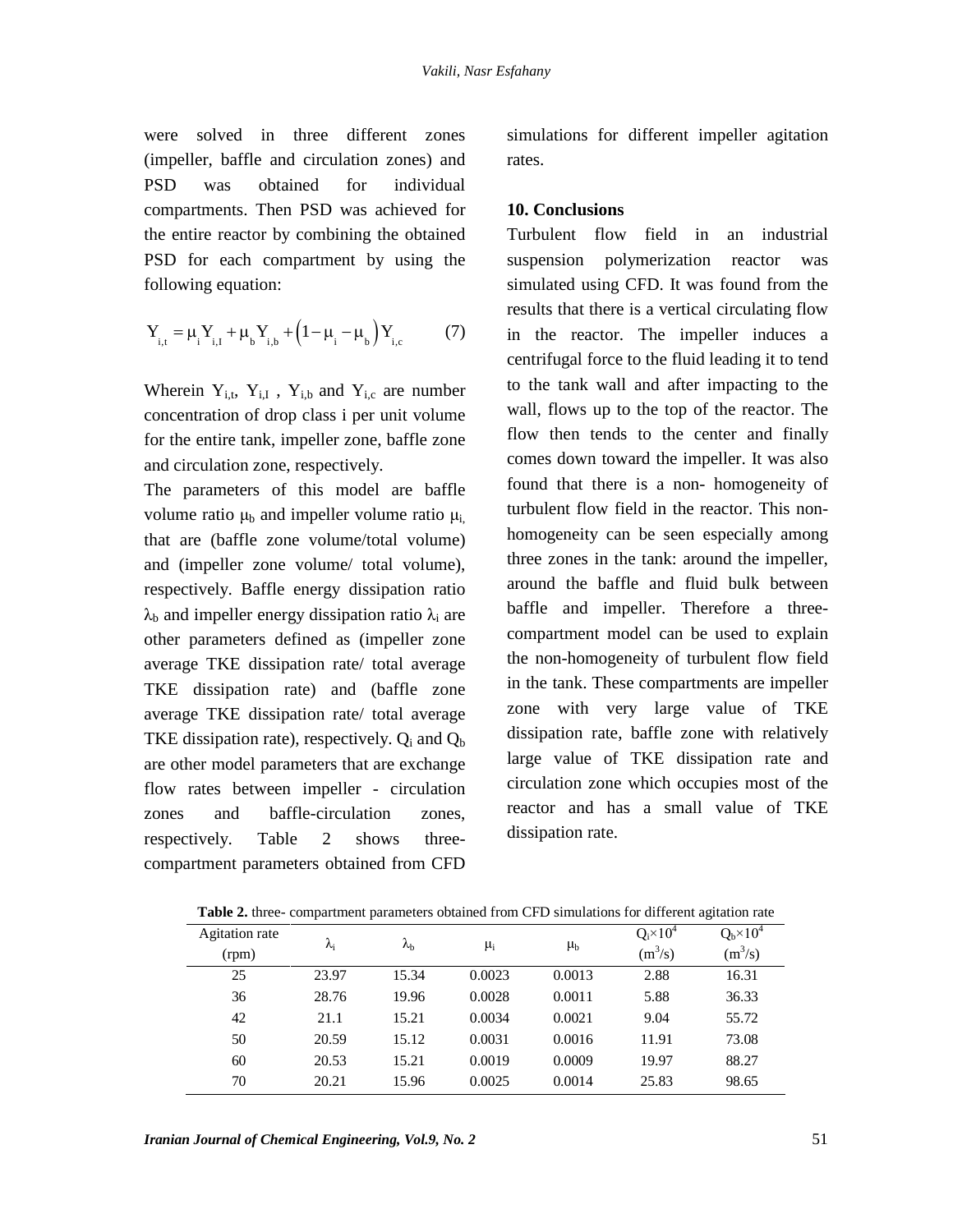The variation of TKE dissipation rate with agitation rate was also studied. It was found that the TKE dissipation rate increases with increasing agitation rate in all zones with a higher slope in the impeller and baffle zones and a lower slope in the circulation zone and entire tank.

## **References**

- [1] Langner, F., Moritz, N. U. and Reichert, K. H., "Reactor scale up for polymerization in suspension", Chem. Eng. Sci., 35, 519, (1980).
- [2] Balakrishnan, T. and Ford, W. T., "Particle size control in suspension polymerization of styrene, Chloro methylstyrene and Divinylbenzene", J. Appl. Polym. Sci., 27(1), 133, (1982).
- [3] Konno, M., Arai, K. and Saito, S., "The effect of stabilizer on coalescence of dispersed drops in suspension polymerization of styrene", J. Chem. Eng. Jpn., 15 (2), 131, (1982).
- [4] Kalfas, G., Yuan, H. and Ray, W. H., "Modeling and experimental studies of aqueous suspension polymerization processes. 2: Experiments in batch reactors", Ind. Eng. Chem. Res., 32(9), 1831, (1993).
- [5] Polacco, G., Palla, M. and Semino, D., "Measurements of particle size distribution during suspension polymerization", Polym. Int., 48, 392, (1999).
- [6] Kichatov, B. V., Korshunov, A. M. and Assorova, P. V., "Particle size distribution of the product of suspension polymerization" Theor.

Found. Chem. Eng., 37(3), 306, (2003).

- [7] Ni, X., Zhang, Y. and Mustafa, I., "Correlation of polymer particle size with droplet size in suspension polymerization of methylmethacrylate in a batch oscillatory-baffled reactor", Chem. Eng. Sci., 54(6), 841, (1999).
- [8] Etesami, N., Nasr Esfahany, M. and Bagheri, R., "Effect of the phase ratio on the particle properties of poly(vinyl chloride) resins produced by suspension polymerization", J. Appl. Polym. Sci., 110 (5), 2748, (2008).
- [9] Alopaeus, V., Koskinen, J. and Keskinen, K. I., "Simulation of the population balances for liquid-liquid systems in a nonideal stirred tank. Part 1, Description and qualitative validation of the model", Chem. Eng. Sci., 54(24), 5887, (1999).
- [10] Maggioris, D., Goulas, A., Alexopoulos, A. H., Chatzi, E. G. and Kiparissides C., "Prediction of particle size distribution in suspension polymerization reactors: effect of turbulence non-homogeneity", Chem. Eng. Sci., 55, 4611, (2000).
- [11] Alopaeus, V., Koskinen, J., Keskinen, K. I. and Majander, J., "Simulation of Alopaeus, V., Koskinen, J., Keskinen,<br>K. I. and Majander, J., "Simulation of<br>the population balances for liquid– liquid systems in a nonideal stirred tank. Part 2: parameter fitting and the use of the multiblock model for dense dispersions", Chem. Eng. Sci., 57, 1815, (2002).
- [12] Brucato, A., Ciofalo, M., Grisafi, F. and Micale, G., "Numerical prediction of flow field in baffled stirred vessels: